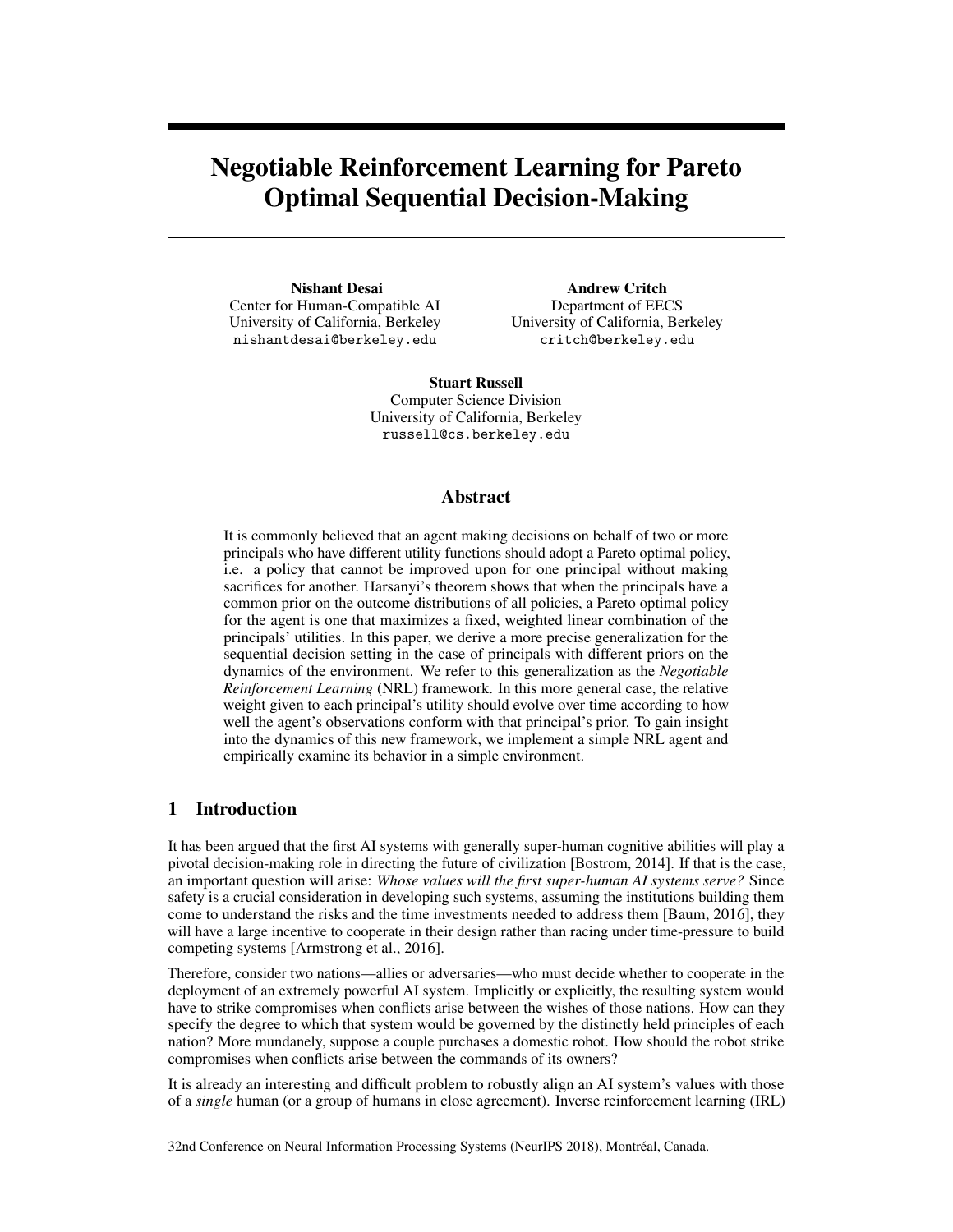[Russell, 1998] [Ng and Russell, 2000] [Abbeel and Ng, 2004] and cooperative inverse reinforcement learning (CIRL) [Hadfield-Menell et al., 2016] represent successively realistic early approaches to this problem. But supposing some adequate solution eventually exists for aligning the values of a machine intelligence with a single human decision-making unit, how should the values of a system serving *multiple* decision-makers be "aligned"?

In the present work, we attempt to begin answering this question. We begin by observing some deficiencies of optimizing a fixed, linear weighted sum of principals' utilities, as prescribed by Harsanyi's social aggregation theorem, in the case that those principals have differing beliefs about the probability distributions dictating the agent's observations. We show that building a decision agent whose policy optimizes such an objective is not, in general, ex-ante Pareto optimal (i.e. "as evaluated before the agent has taken any actions"). Intuitively, linear weighted aggregation fails because, before the jointly owned agent has taken any actions, each principal evaluates its policy with respect to their own beliefs, meaning that a policy that selectively prefers one principal over the other conditioned on its observations can be desirable to both principals.

Section 3 addresses the shortcomings of Harsanyi-style preference aggregation by presenting the *Negotiable Reinforcement Learning* (NRL) framework. In this domain, we model each principal's prior on the environment and utility function as a Partially Observable Markov Decision Process (POMDP). We place necessary and sufficient conditions on Pareto optimality for an agent acting over these POMDPs with policy  $\pi$ . We then construct a third POMDP and show that the optimal policy for this single POMDP satisfies the conditions for Pareto optimality. We refer to an agent implementing a policy that solves this reduced POMDP as a NRL agent.

Following directly from this reduction is the intriguing property that a Pareto optimal policy must, over time, prefer the utility function of the principal whose beliefs are a better predictor of the agent's observations. This counter-intuitive result constitutes the main theorem of this paper. This can be seen as settling a kind of bet between the two principals: whichever principal makes the correct predictions gets to have their utility prioritized. In Section 4, we implement a simple NRL agent and make empirical observations of this bet settling behavior.

# 2 Related work

Social choice theory. The entirety of social choice theory and voting theory may be viewed as an attempt to specify an agreeable formal policy to enact on behalf of a group. Harsanyi's utility aggregation theorem [Harsanyi, 1980] suggests one form of solution: maximizing a linear combination of group members' utility functions. The present work shows that this solution is inappropriate when principals have different beliefs, and Theorem 4 may be viewed as an extension of Harsanyi's form that accounts simultaneously for differing priors and the prospect of future observations. Indeed, Harsanyi's form follows as a direct corollary of Theorem 4 when principals do share the same beliefs.

Multi-agent systems. Zhang and Shah [2014] may be considered a sequential decision-making approach to social choice: they use MDPs to represent the decisions of principals in a competitive game, and exhibit an algorithm for the principals that, if followed, arrives at a Pareto optimal Nash equilibrium satisfying a certain fairness criterion. Among the literature surveyed here, this paper is the closest to the present work in terms of its intended application: roughly speaking, achieving mutually desirable outcomes via sequential decision-making. However, the work is concerned with an ongoing interaction between the principals, rather than selecting a policy for a single agent to follow as in this paper.

Multi-objective sequential decision-making. There is also a good deal of work on Multi-Objective Optimization (MOO) [Tzeng and Huang, 2011], including for sequential decision-making, where solution methods have been called Multi-Objective Reinforcement Learning (MORL). For instance, Gábor et al. [1998] introduce a MORL method called Pareto Q-learning for learning a set of a Pareto optimal polices for a Multi-Objective MDP (MOMDP). Soh and Demiris [2011] define Multi-Reward Partially Observable Markov Decision Processes (MR-POMDPs), and use genetic algorithms to produce non-dominated sets of policies for them. Roijers et al. [2015] refer to the same problems as Multi-objective POMDPS (MOPOMDPs), and provide a bounded approximation method for the optimal solution set for all possible weightings of the objectives. Wang [2014] surveys MORL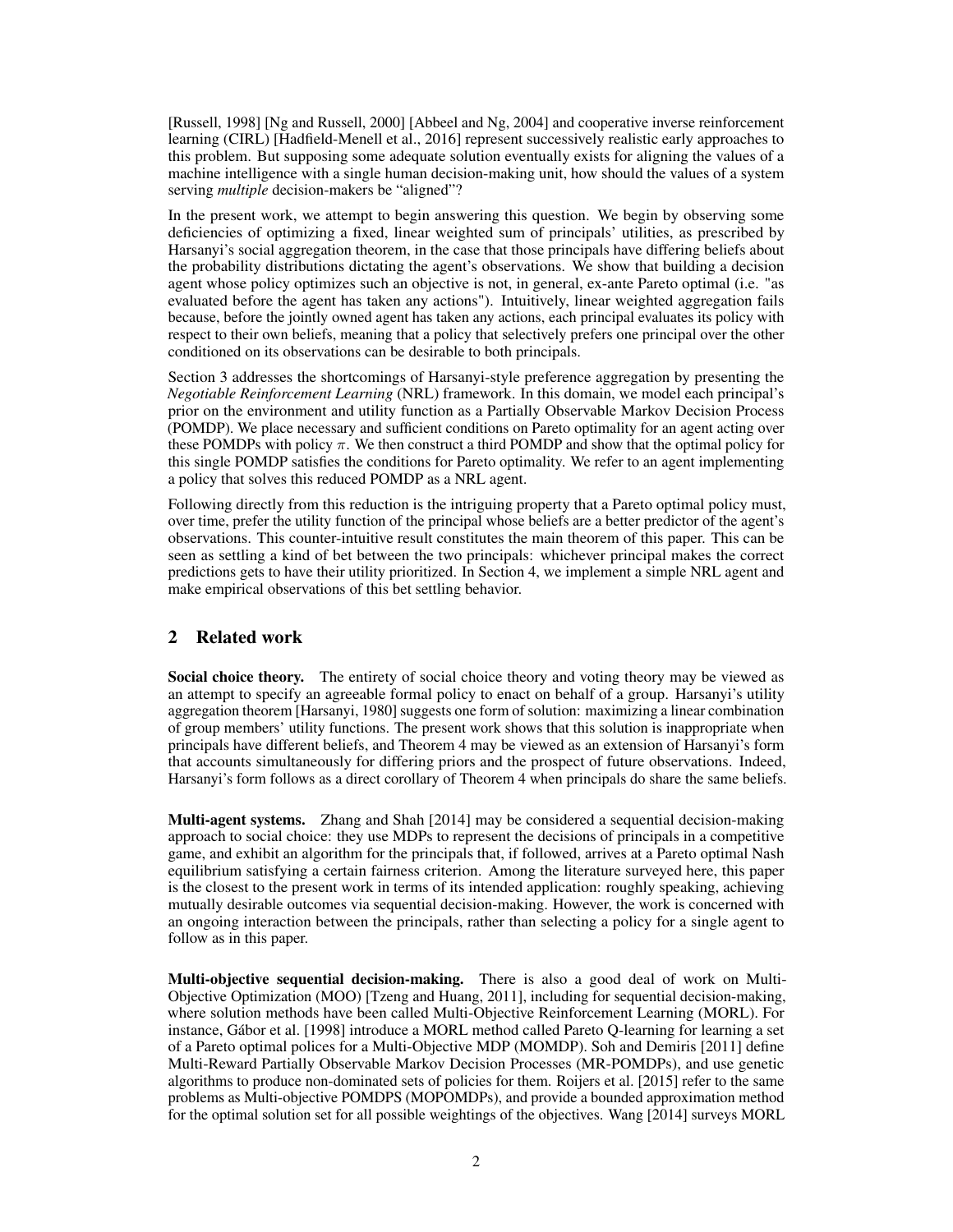methods, and contributes Multi-Objective Monte-Carlo Tree Search (MOMCTS) for discovering multiple Pareto optimal solutions to a multi-objective optimization problem.

However, none of these or related works address scenarios where the objectives are derived from principals with differing beliefs, from which the priority-shifting phenomenon of Theorem 4 arises. Differing beliefs are likely to play a key role in negotiations, so for that purpose, the formulation of multi-objective decision-making adopted here is preferable.

# 3 Negotiable Reinforcement Learning

Consider, informally, a scenario wherein two principals — perhaps individuals, companies, or states — are considering cooperating to build or otherwise obtain a machine that will then interact with an environment on their behalf.<sup>1</sup> In such a scenario, the principals will tend to bargain for "how much" the machine will prioritize their separate interests, so to begin, we need some way to quantify "how much" each principal is prioritized.

For instance, one might model the machine as maximizing the expected value, given its observations, of some utility function  $U$  of the environment that equals a weighted sum

$$
w^{(1)}U^{(1)} + w^{(2)}U^{(2)} \tag{1}
$$

of the principals' individual utility functions  $U^{(1)}$  and  $U^{(2)}$ , as Harsanyi's social aggregation theorem recommends [Harsanyi, 1980]. Then the bargaining process could focus on choosing the values of the weights  $w^{(i)}$ .

However, this turns out to be a bad idea. As we shall see in the following example, this solution form is not generally compatible with Pareto optimality when agents have different beliefs. Harsanyi's setting does not account for agents having different priors, nor for decisions being made sequentially, after future observations. In such a setting, we need a new form of solution, exhibited here.

A cake-splitting scenario. Alice (principal 1) and Bob (principal 2) are about to be presented with a cake which they can choose to split in half to share, or give entirely to one of them. They have (built or purchased) a robot that will make the cake-splitting decision on their behalf. Alice's utility function returns 0 if she gets no cake, 20 if she gets half a cake, or 30 if she gets a whole cake. Bob's utility function works similarly.

However, Alice and Bob have slightly different beliefs about how the environment works. They both agree on the state of the environment that the robot will encounter at first: a room with a cake in it  $(s_1 = "cake")$ . But Alice and Bob have different predictions about how the robot's sensors will perceive the cake: Alice thinks that when the robot perceives the cake, it is 90% likely to appear with a red tint ( $o_1$  = "red"), and 10% likely to appear with a green tint ( $o_1$  = "green"), whereas Bob believes the exact opposite. In either case, upon seeing the cake, the robot will either give Alice the entire cake  $(a_1 = (all, none)$ , split the cake half-and-half  $(a_1 = (half, half))$ , or give Bob the entire cake  $(a_1 = (none, all))$ . Moreover, Alice and Bob have common knowledge of all these facts.

Now, consider the following Pareto optimal policy that favors Alice (principal 1) when  $o<sub>1</sub>$  is red, and Bob (principal 2) when  $o_1$  is green:

$$
\hat{\pi}(- \mid \text{red}) = 100\% \text{(all, none)}
$$

$$
\hat{\pi}(- \mid \text{green}) = 100\% \text{(none, all)}
$$

This policy can be viewed intuitively as a bet between Alice and Bob about the value of  $o<sub>1</sub>$ , and is highly appealing to both principals:

$$
\mathbb{E}^{(1)}[U^{(1)}; \hat{\pi}] = 90\%(30) + 10\%(0) = 27
$$
  

$$
\mathbb{E}^{(2)}[U^{(2)}; \hat{\pi}] = 10\%(0) + 90\%(30) = 27
$$

In particular,  $\hat{\pi}$  is more appealing to both Alice and Bob than an agreement to deterministically split the cake (half, half). We start to see that when principals evaluate their expected returns under a policy  $\pi$  with respect to differing beliefs about action outcomes, they may mutually agree to a policy that favors one principal over the other, contingent on the action-observation history. We formalize this intuition and explore its consequences in the following sections.

<sup>&</sup>lt;sup>1</sup>The results here all generalize from two principals to n principals being combined successively in any order, but for clarity of exposition, the two person case is prioritized.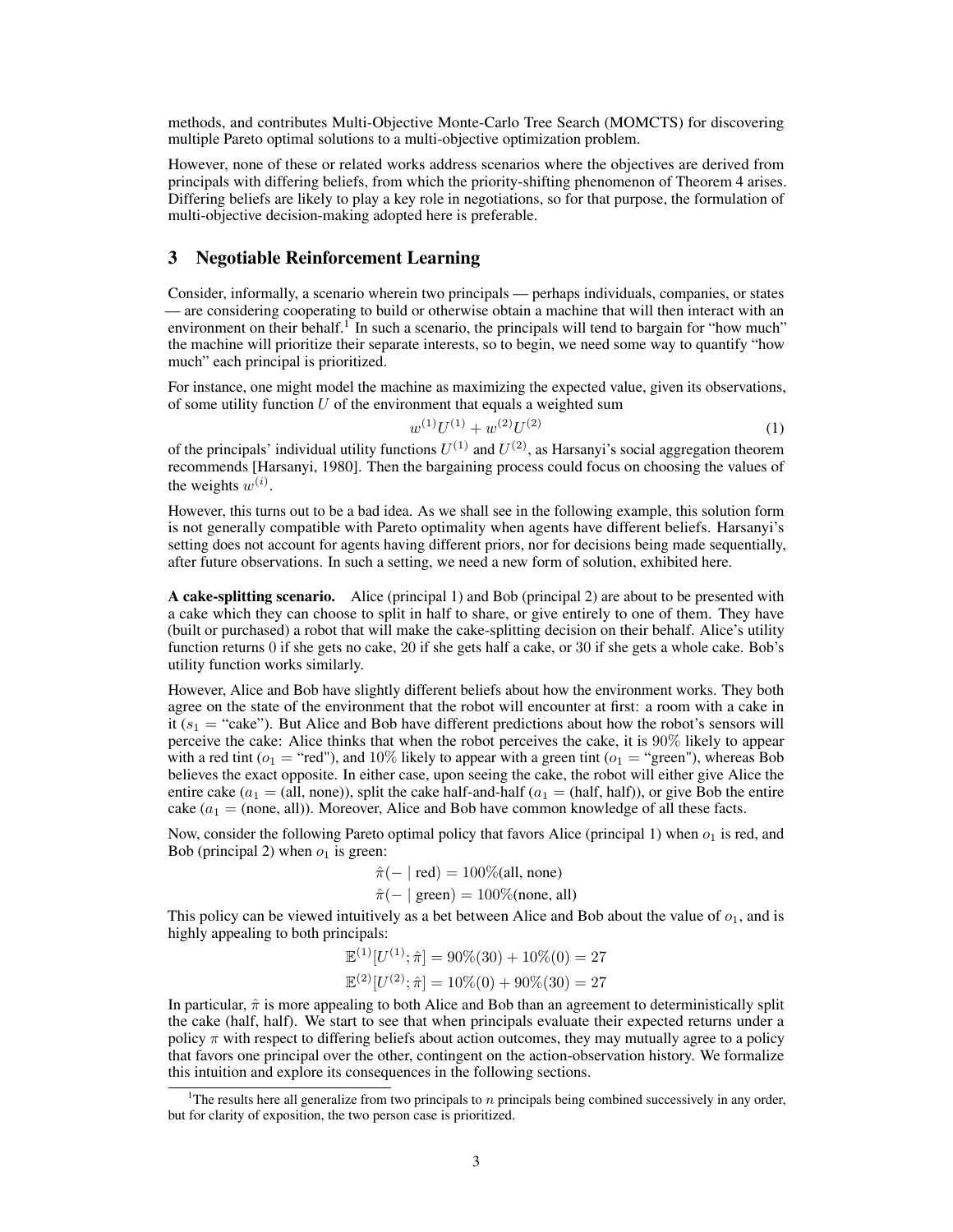### 3.1 A POMDP formulation

Let us formalize the machine's decision-making situation using the structure of a Partially Observable Markov Decision Process (POMDP) [Sondik, 1973]. It is assumed that the principals will have common knowledge of the policy  $\pi = (\pi_1, \dots, \pi_n)$  they select for the machine to implement, but that the principals may have different beliefs about how the environment works, and of course different utility functions. We refer to this as the *common knowledge assumption*.

We encode each principal j's outlook as a POMDP,  $D^{(j)} = (S^{(j)}, A, T^{(j)}, U^{(j)}, \mathcal{O}, \Omega^{(j)}, n)$ , which simultaneously represents that principal's beliefs about the environment, and the principal's utility function.

 $S^{(j)}$  is a set of possible states s of the environment.

 $\mathcal A$  is the set of possible actions a available to the NRL agent.

 $T^{(j)}$  is the conditional probabilities principal j believes will govern the environment state transitions, i.e.,  $\mathbb{P}^{(j)}(s_{i+1} | s_i, a_i)$ .

 $U^{(j)}$  is principal j's utility function from sequences of environmental states  $(s_1, \ldots, s_n)$  to  $\mathbb{R}^2$ .

 $\mathcal O$  is the set of possible observations  $o$  of the NRL agent.

 $\Omega^{(j)}$  is the conditional probabilities principal j believes will govern the agent's observations, i.e.,  $\mathbb{P}^{(j)}(o_i \mid s_i).$ 

 $n$  is the time horizon.

Thus, principal j's subjective probability of an outcome  $(\bar{s}, \bar{o}, \bar{a})$ , for any  $\bar{s} \in (S^{(j)})^n$ , is given by a probability distribution  $\mathbb{P}^{(j)}$  that takes  $\pi$  as a parameter:

$$
\mathbb{P}^{(j)}(\bar{s},\bar{o},\bar{a};\pi) := \mathbb{P}^{(j)}(s_1) \cdot \prod_{i=1}^{n} \mathbb{P}^{(j)}(o_i \mid s_i) \pi(a_i \mid o_{\leq i}a_{\leq i}) \mathbb{P}^{(j)}(s_{i+1} \mid s_i, a_i)
$$
(2)

We say that the POMDPs  $D^{(1)}$  and  $D^{(2)}$  are *compatible* if any policy for one may be viewed as a policy for the other, i.e., they have the same set of actions  $A$  and observations  $O$ , and the same number of time steps n. By the common knowledge assumption, principals' outlooks are assumed to be encoded by a set of compatible POMDPs.

# 3.2 Pareto optimal policies

In this context, where a policy  $\pi$  may be evaluated relative to more than one POMDP, we use superscripts to represent which POMDP is governing the probabilities and expectations, *e.g.*,

$$
\mathbb{E}_{\pi}^{(j)}[U^{(j)}] := \sum_{\bar{s}\in(\mathcal{S}^{(j)})^n} \mathbb{P}^{(j)}(\bar{s};\pi) U^{(j)}(\bar{s})
$$

represents the expectation in  $D^{(j)}$  of the utility function  $U^{(j)}$ , assuming policy  $\pi$  is followed.

Definition 1 (Pareto optimal policies). *A policy* π *is* Pareto optimal *for a compatible pair of POMDPs*  $(D^{(1)}, D^{(2)})$  *if for any other policy*  $\pi'$ *, either* 

$$
\mathbb{E}_{\pi}^{(1)}[U^{(1)}] \geq \mathbb{E}_{\pi'}^{(1)}[U^{(1)}] \quad \text{or} \quad \mathbb{E}_{\pi}^{(2)}[U^{(2)}] \geq \mathbb{E}_{\pi'}^{(2)}[U^{(2)}].
$$

It is assumed that, during negotiation, the principals will be seeking a Pareto optimal policy for the agent to follow, relative to the POMDPs  $D^{(1)}$  and  $D^{(2)}$  describing each principal's outlook.

If we allow the policy  $\pi$  to come from the space of stochastic policies, mapping action-observation histories to distributions over actions:

$$
\pi:\left(\bar{\mathcal{A}},\bar{\mathcal{O}}\right)\mapsto\Delta\mathcal{A},
$$

then we can show that the following condition is necessary and sufficient for  $\pi$  to be Pareto optimal.

<sup>&</sup>lt;sup>2</sup>For the sake of generality,  $U^{(j)}$  is *not assumed* to be stationary, as reward functions often are.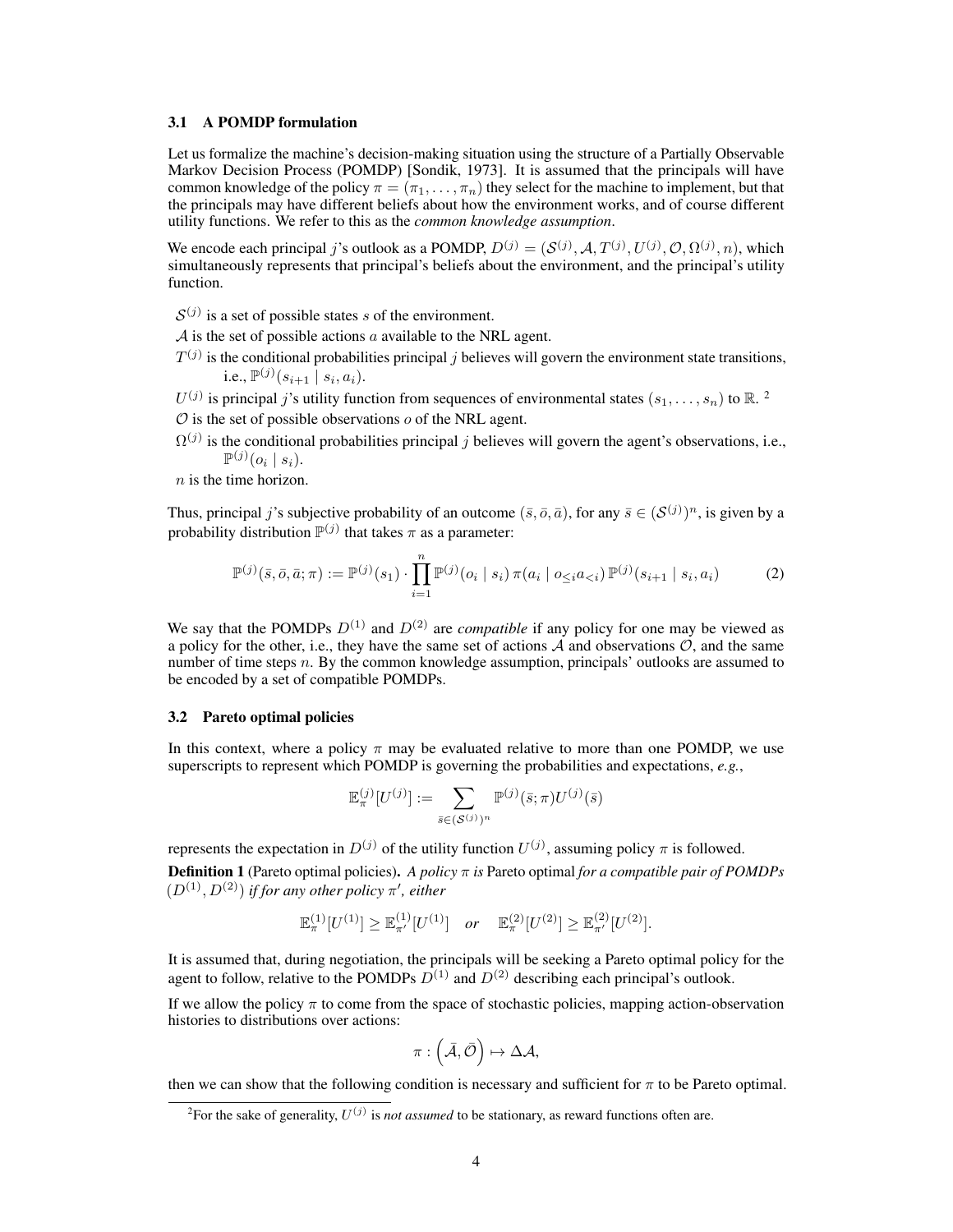Lemma 2. *A policy* π ∗ *is Pareto optimal to principals* 1 *and* 2 *if and only if there exist weights*  $w^1, w^2 \ge 0$  with  $w_1 + w_2 = 1$  *such that* 

$$
\pi^* \in \underset{\pi \in \Pi}{\text{argmax}} \left( w^{(1)} \mathbb{E}_{\pi}^{(1)} [U^{(1)}] + w^{(2)} \mathbb{E}_{\pi}^{(2)} [U^{(2)}] \right) \tag{3}
$$

*Proof.* See supplementary material.

#### 3.3 Reduction to a single POMDP

We shall soon see that any Pareto optimal policy  $\pi$  must favor, as time progresses, optimizing the *utility* of whichever principal's *beliefs* were a better predictor of the NRL agent's inputs. This phenomenon is most easily shown via a reduction of the POMDPs describing the outlooks of principals 1 and 2 to a third POMDP, as follows.

For any weights,  $w^{(1)}$ ,  $w^{(2)} \ge 0$  with  $w^{(1)} + w^{(2)} = 1$ , we define a new POMDP that works by flipping a  $(w^{(1)}, w^{(2)})$ -weighted coin, and then running  $D^{(1)}$  or  $D^{(2)}$  thereafter, according to the coin flip. Explicitly, we define a *POMDP mixture* as a POMDP  $D = w^{(1)}D^{(1)} + w^{(2)}D^{(2)}$ . We give D the same action space A and observation space O as the compatible POMDPs  $D^{(1)}$  and  $D^{(2)}$ . In the state space of D, we include a latent, stochastic, binary variable  $B \in \{1,2\}$  that is fixed for all time and initial belief given by  $\mathbb{P}(B = 1) = w^{(1)}$  and  $\mathbb{P}(B = 2) = w^{(2)}$ . In the case that  $B = 1$ , we draw states, transition probabilities, observation probabilities, and utilities from the parameters of  $D^1$ . Formally,

$$
\mathbb{P}_D(\bar{s}, \bar{o}, \bar{a} \mid B = 1; \pi) = \mathbb{P}^{(1)}(\bar{s}, \bar{o}, \bar{a}; \pi),
$$

and

$$
\mathbb{E}_{\pi}^{(D)}[U \mid B = 1] = \mathbb{E}_{\pi}^{(1)}[U^{1}].
$$

Likewise for  $B = 2$ . This is a generalized version of a well-known POMDP reduction used in the Bayesian Reinforcement Learning literature [Ghavamzadeh et al., 2016].

Given any policy  $\pi$ , the expected payoff of  $\pi$  in  $D = w^1 D^1 + w^2 D^2$  is exactly

$$
\mathbb{P}(B=1) \cdot \mathbb{E}_{\pi}(U \mid B=1) + \mathbb{P}(B=2) \cdot \mathbb{E}_{\pi}(U \mid B=2)
$$
\n(4)

$$
=w^{(1)}\mathbb{E}_{\pi}^{(1)}[U^{(1)}]+w^{(2)}\mathbb{E}_{\pi}^{(2)}[U^{(2)}]
$$
\n(5)

Therefore, using the above definitions, Lemma 2 may be restated in the following equivalent form:

**Lemma 3.** *Given a pair*  $(D^{(1)}, D^{(2)})$  *of compatible POMDPs, a policy*  $\pi$  *is Pareto optimal for that* pair if and only if there exist weights  $w^{(j)}$  such that  $\pi$  is an optimal policy for the single POMDP *given by*  $w^{(1)}D^{(1)} + w^{(2)}D^{(2)}$ .

#### 3.4 Structural properties of Pareto optimal POMDP reduction

Expressed in the form of Equation 3, it might not be clear how a Pareto optimal policy makes use of its observations over time, aside from storing them in memory. For example, is there any sense in which the NRL agent carries "beliefs" about the environment that it "updates" at each time step? Lemma 3 allows us to answer this and related questions by translating theorems about single POMDPs into theorems about compatible pairs of POMDPs.

We introduce the notation  $h_i$  to represent the NRL agent's action-observation history at time i, i.e.  $h_i = (o_{\leq i}, a_{\leq i})$ . At timestep i, the NRL agent has a belief over the latent value B, conditioned on  $h_i$ . Note that given an action-observation history  $h_i$ , the NRL agent's posterior belief over the value of  $B$ is proportional to the probabilities assigned by each principal's outlook to the realized observation sequence:

$$
\mathbb{P}(B = j|h_i) \propto w^{(j)} \mathbb{P}^{(j)}(o_{\leq i} \mid a_{\leq i}).
$$

This relation, combined with the expected value expression in Equation 4, reveals a pattern in how the weights on the principals' conditionally expected utilities must change over time, which is the main result of this paper:

 $\Box$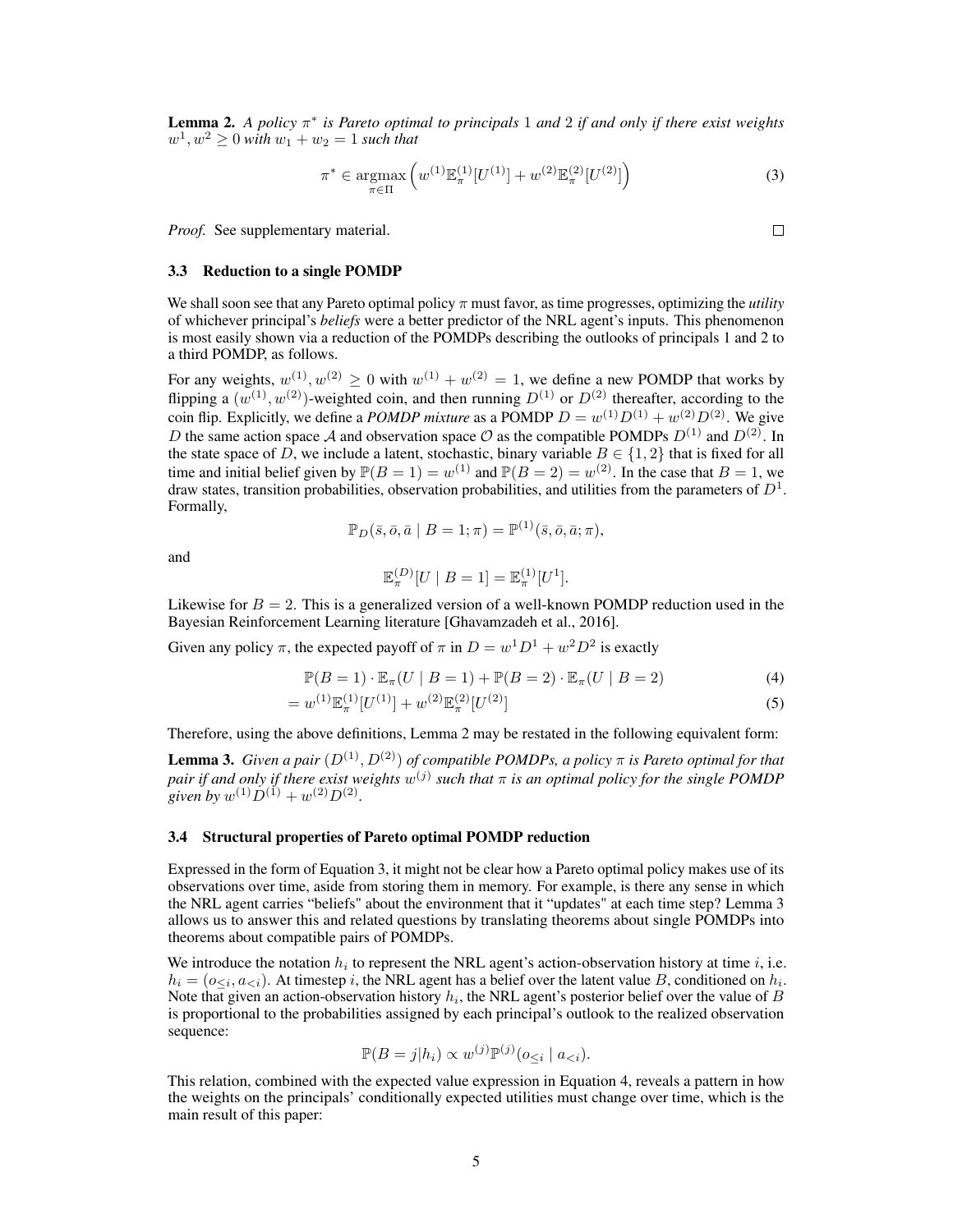**Theorem 4** (Pareto optimal policy recursion). *Given a pair*  $(D^{(1)}, D^{(2)})$  *of compatible POMDPs of length* n, a policy  $\pi$  is Pareto optimal if and only if its components  $\pi_i$  for  $i \leq n$  satisfy the following backward recursion for some pair of weights  $w^{(1)}$ ,  $w^{(2)} \geq 0$  with  $w^{(1)} + w^{(2)} = 1$ :

$$
\pi(h_i) \in \underset{\alpha \in \Delta A}{\text{argmax}} \left( w^{(1)} \mathbb{P}^{(1)} \left( o_{\leq i} \mid a_{
$$

*In words, to achieve Pareto optimality, the machine must*

- *1. use each principal's own beliefs when estimating the degree to which a decision favors that principal's utility function, and*
- *2. shift the relative priorities of the principals' expected utilities in the machine's decision objective over time, by a factor proportional to how well the principals predict the machine's inputs.*

*Proof.* By Lemma 3, the Pareto-optimality of  $\pi$  for  $(D^{(1)}, D^{(2)})$  is equivalent to its classical optimality for  $D = w^{(1)}D^{(1)} + w^{(2)}D^{(2)}$  for some  $(w^{(1)}, w^{(2)})$ . Writing  $\mathbb P$  for probabilities in D, this is equivalent to  $\alpha = \pi(h_i)$  maximizing the following expression  $F(\alpha)$  for each  $i \in \{0, \dots, n\}$ :

$$
F(\alpha) = \mathbb{E}_{\pi}^{(D)}[U \mid h_i, a_i \sim \alpha].
$$
\n(6)

The above property states, in words, that the optimal policy is the one that maximizes future expected rewards given an observation history, without regard to any alternate histories and by recursively assuming the same selection process for future timesteps. This is a standard formulation for POMDPs, and is exactly Bellman's Principle of Optimality [Bellman, 1957, Chap III, 3.]

The tower property of expectation allows us to write the above expectation factor as

$$
\mathbb{E}^{(D)}\pi[U \mid h_i, a_i \sim \alpha] = \mathbb{P}(B = 1 \mid h_i)\mathbb{E}^{(D)}\pi[U \mid h_i, a_i \sim \alpha, B = 1]
$$
  
 
$$
+ \mathbb{P}(B = 2 \mid h_i)\mathbb{E}^{(D)}\pi[U \mid h_i, a_i \sim \alpha, B = 2].
$$
 (7)

Now, observe that, by Bayes' rule, the posterior probability

$$
\mathbb{P}(B=j|h_i) \propto w^{(j)} \mathbb{P}^{(j)}(o_{\leq i} \mid a_{\n(8)
$$

By construction,  $\mathbb{E}^{(D)}\pi[U \mid h_i, a_i \sim \alpha, B = j] = \mathbb{E}^{(j)}\pi[U^{(j)} \mid h_i, a_i \sim \alpha]$ . Substituting this expression and (8) into Equation 7 gives us the result.  $\Box$ 

An intuition about this property is gained by noting that as the NRL agent takes actions in the single POMDP  $w^{(1)}D^{(1)} + w^{(2)}D^{(2)}$ , its posterior belief about the value of the latent variable B is exactly equal to its belief about which utility function is "correct" for the POMDP it is acting in.

When the principals have the same beliefs, they always assign the same probability to the machine's inputs, so the weights on their respective expectations do not change over time. In this case, Harsanyi's utility aggregation formula is recovered as a special instance.

## 3.5 Interpretation as Bet Settling

Theorem 4 shows that a Pareto optimal policy must tend, over time, toward prioritizing the expected *utility* of whichever principal's *beliefs* best predict the machine's inputs better. From some perspectives, this is a little counterintuitive: not only must the machine gradually place more predictive weight on whichever principal's prior is a better predictor, but it must reward that principal by attending more to their utility function as well.

Thus, a machine implementing a Pareto optimal policy can be viewed as a kind of bet-settling device. If Alice is 90% sure the Four Horsemen will appear tomorrow and Bob is 80% sure they won't, it makes sense for Alice to ask—while bargaining with Bob for the machine's policy—that the machine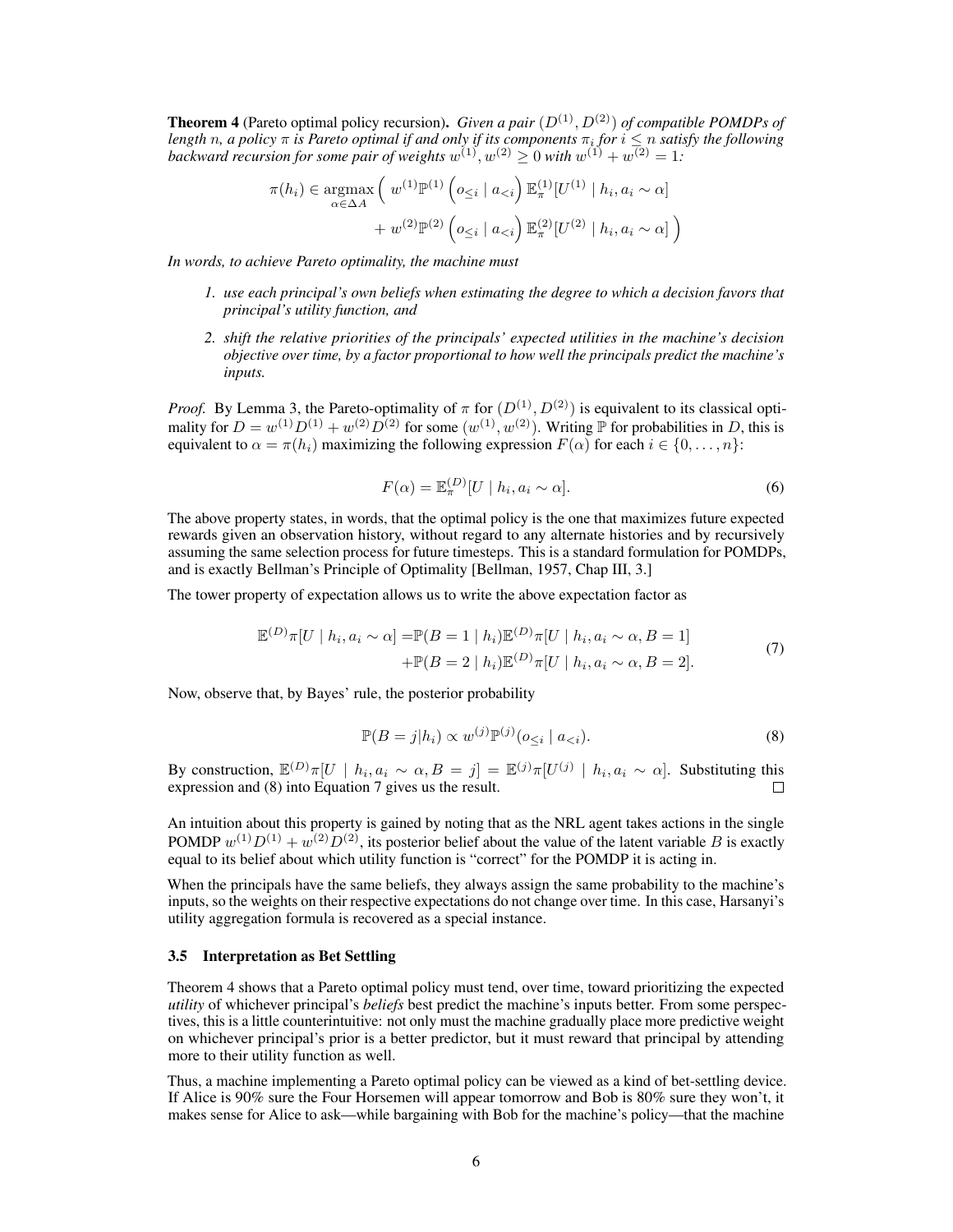

Figure 1: The agent initially heads for Goal 2 in the top-right corner. However, at Frame 9 it has observed eight deterministic transitions in a row. Its confidence in MDP 1 is high enough at that point that it veers downward and heads to Goal 1 Shown: Frames 0, 6, 12, and 15 of the trajectory.

prioritize her values more if the Four Horsemen arrive tomorrow, in exchange for prioritizing Bob's values more if they don't. Both parties will be happy with this agreement in expectation.

# 4 Evaluation

## 4.1 Experiment Environment

Our experiments are run in a modified version of the FrozenLake environment in OpenAI Gym [Brockman et al., 2016]. FrozenLake is a grid world environment that simulates a goal MDP. The agent receives a reward upon reaching the specified goal position. The agent can choose to move NORTH, SOUTH, EAST, or WEST, and the transition model can be chosen to be either stochastic or deterministic. Under a stochastic transition model, simulating the eponymous frozen lake, the agent's action fails with probability 0.2, and the agent transitions into one of the unintended neighboring positions. In the FrozenLake environment, state is fully observed by the agent. We modify the environment to support multiple possible goal states, labeled 1 and 2, corresponding to the utilities of Principal 1 and 2, respectively. For simplicity, we treat the state as fully-observable.

In these experiments Principal 1 assigns utility to the agent reaching each goal labeled 1 and has the belief that the environment has a deterministic transition model. Principal 2 assigns utility to the agent reaching each goal labeled 2 and has the belief that the environment has a stochastic transition model. The agent is initialized with initial belief state  $w_1$ , corresponding to a subjective belief that the agent is in Principal 1's MDP,  $M_1$ , with probability  $w_1$  and Principal 2's MDP,  $M_2$ , with probability  $1 - w_1 = w_2$ . We use point-based value iteration to learn a the belief-space policy. The agent is then placed in either  $M_1$  or  $M_2$ , and we observe over time as the agent acts according to its belief state.

## 4.2 Experiments

Observed Behavior In this set of experiments, we run the NRL agent in order to verify that its behavior resembles a type of bet-settling. The true environment is chosen to be deterministic for this experiment. After running point-based value iteration [Pineau et al., 2003] with a belief set of 331 points, we execute the resulting policy in this environment. A portion of the agent's trajectory is seen in Figure 1. The purple arrows represent the agent's choice of action at each physical position under the current belief state. The color of each square represents the agent's subjective value at each position under the current belief.

Observing the trajectory, we see that it initially moves towards goal 2. However, each time an action succeeds, the agent's belief in the stochastic environment decreases. By the ninth frame, the agent's belief in the stochastic world, and as a result its belief that goal 2 grants reward, is low enough that the policy shifts to push the agent to goal 1. This is the type of behavior we would expect of an agent that maximizes each principal's utility based on the likelihood of their beliefs.

Next, we use the same policy and place the agent in a stochastic world. The very first action results in a stochastic transition, and the likelihood of Principal 1's belief immediately falls to 0. At that point, the agent knows it is in Principal 2's MDP and believes that goal 2 will give it reward. It heads to goal 2 accordingly.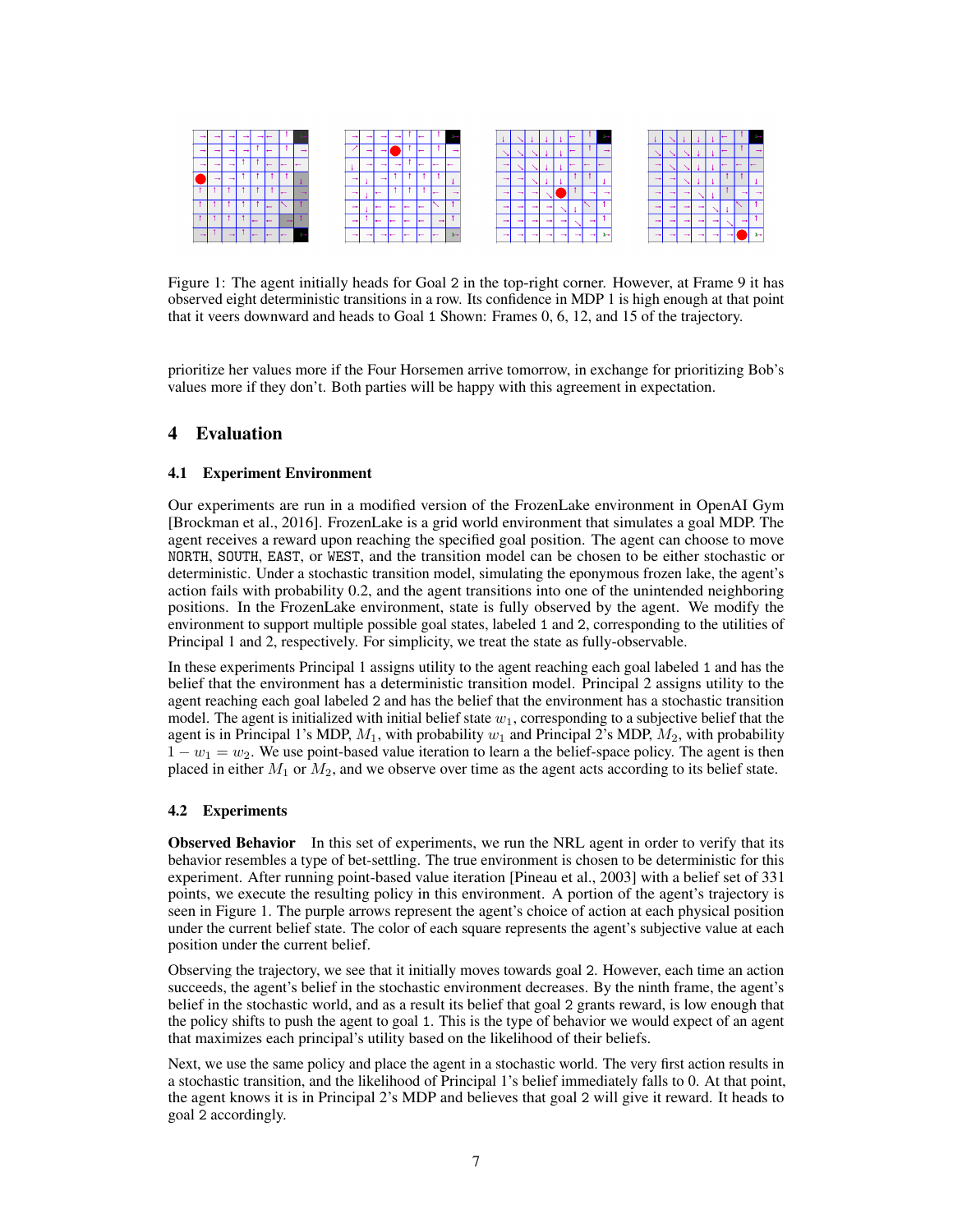

Figure 2: Left: Principal 1's predicted expected reward while in MDP 2. Right: Principal 2's predicted expected reward during trajectory depicted in MDP 1.

Full trajectories for both of these experiments are presented in the supplementary material.

**Subjective State Value During Execution** The promise of compromise behavior may bring parties into agreement over the decision to build a NRL agent. However if, after the agent begins taking actions, parties feel that the agent will not take actions that guarantee them high future rewards, those parties may be tempted to end cooperation. The next experiment attempts to test how losing parties assess the agent's behavior during execution.

To address this concern, we turn back to the trajectories discussed in the previous section. In the first trajectory, the agent is, in fact, operating in Principal 1's MDP. At each timestep, we ask what Principal 2 believes their expected sum of future rewards to be. Recall that each principal believes the agent is acting in their own MDP. Since both principals know the agent's policy, physical state, and belief state at each timestep, each principal can estimate their future rewards by simulating the agent acting in their respective MDP with initial configuration given by the current configuration.

For the experiments here, we rollout 100 simulations from each configuration encountered along the two trajectories. For each simulation, we place the agent within the losing principal's MDP and measure the average reward attained by the agent from that starting configuration. Principal 2's assessment of their expected future rewards during execution in MDP 1 is shown in the right frame of Figure 2. Principal 1's assessment of their expected future rewards during execution in MDP 2 is shown in the left frame.

We see that until frame 9, Principal 2 believes that the agent has a high chance of reaching goal 2. It is only when the agent's behavior shifts and it veers towards goal 1 that Principal 2 begins to assess their expected future utility as decreasing sharply. In contrast, as soon as Principal 1 observes that  $w_1 = 0.0$ , they realize that the agent will never reach goal 1. Both of these assessments are consistent with the bet-settling behavior we expect.

# 5 Conclusion

Insofar as Theorem 4 is not particularly mathematically sophisticated—it employs only basic facts about convexity and linear algebra—this suggests there may be more low-hanging fruit to be found in the domain of "machine implementable social choice theory." To recapitulate, Theorem 4 represents two deviations from the intuition of naïve utility aggregation: to achieve Pareto optimality for principals with differing beliefs, an agent must (1) use each principal's own beliefs in evaluating how well an action will serve that principal's utility function, and (2) shift the relative priority it assigns to each principal's expected utilities over time by a factor proportional to how well that principal's beliefs predict the machine's inputs.

As a final remark, consider that social choice theory and bargaining theory were both pioneered during the Cold War, when it was particularly compelling to understand the potential for cooperation between human institutions that might behave competitively. In the coming decades, machine intelligence will likely bring many new challenges for cooperation, as well as new means to cooperate, and new reasons to do so. As such, new technical aspects of social choice and bargaining, along the lines of this paper, will likely continue to emerge.